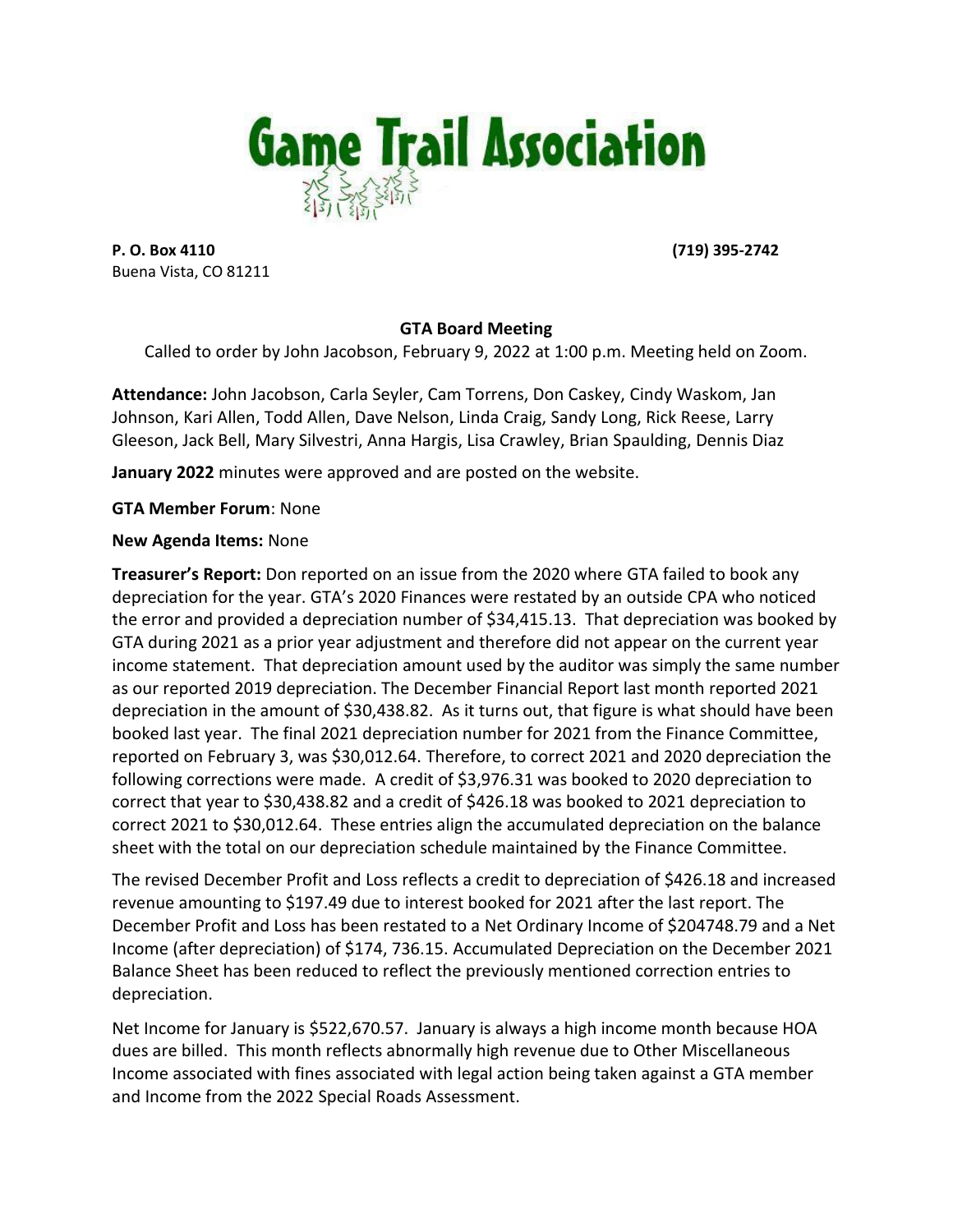Our dues invoice referenced a notation about the 2022 Special Roads Assessment. This may have confused some members who paid their 2022 Special Roads Assessment in January when that Assessment is officially billed in May. Since a majority of the members paid the Special Assessment, the entire Assessment was booked in January rather than in May as planned. Although this creates a receivable for those who did not pay the Special Assessment in January, those accounts will not be considered past due until July. Invoices will be sent to those members in May. Don recommended leaving the entire Special Assessment booked in January on the books. To reverse the entry and receivables in February and to rebook in May would add additional time and expense to GTA to accomplish.

The only notable expense booked in January was Snow Removal in the amount of \$15,258.50. All other expense items were normal operating items.

GTA has a strong balance sheet. Receipts for annual dues are being received at higher rate resulting in a net cash balance after reserves of \$478,414.8.

Cindy moved to accept the corrected report. Cam seconded. Motion passed.

### **Committee Chair Reports**

**Water:** Water Usage: There were two over users in January. A house on Habitat used over 68,000 gallons. The problem was found to be in the outside watering system (the use of which the Committee highly discourages) which was also not winterized or turned off. The other was a new offender and has been notified. There was one continuous leak reported and the homeowner was notified.

System Maintenance:

 January 11 – Walt and an electrician installed new housing and adjusted the probes at Tank D.

 January 13 – The leak between the curb valve and house on Overlook was repaired. We are still looking for more leaks.

 January 24 – The off-peak timing circuit failed. Had to order to a new part. Installed on 2/3. January 27, 28 – Updated the Elpro remote unit and so had to update the configuration files at all stations. Kudos to Ed Butler for his work updating the computer program.

 January 31 and February 3 – Had further problems at Station D. Replaced a 24V transformer and the Elpro unit. For several days, had to manually turn on and off Station D well and transfer pumps. Thanks to Bob Pierron for his frequent trips to the Station.

 February 3 – Tank G is powered by Solar Panels and a battery. Had to replace the battery which was stressed by recent snows and cloudy days.

# Management and Administration:

Miles is increasing his price for installing new water lines. His new price will be \$500 for the tap and \$15 per foot. He has not raised prices since the 1990's. Sandy has notified the ACC so they can relay this to contractors and owners.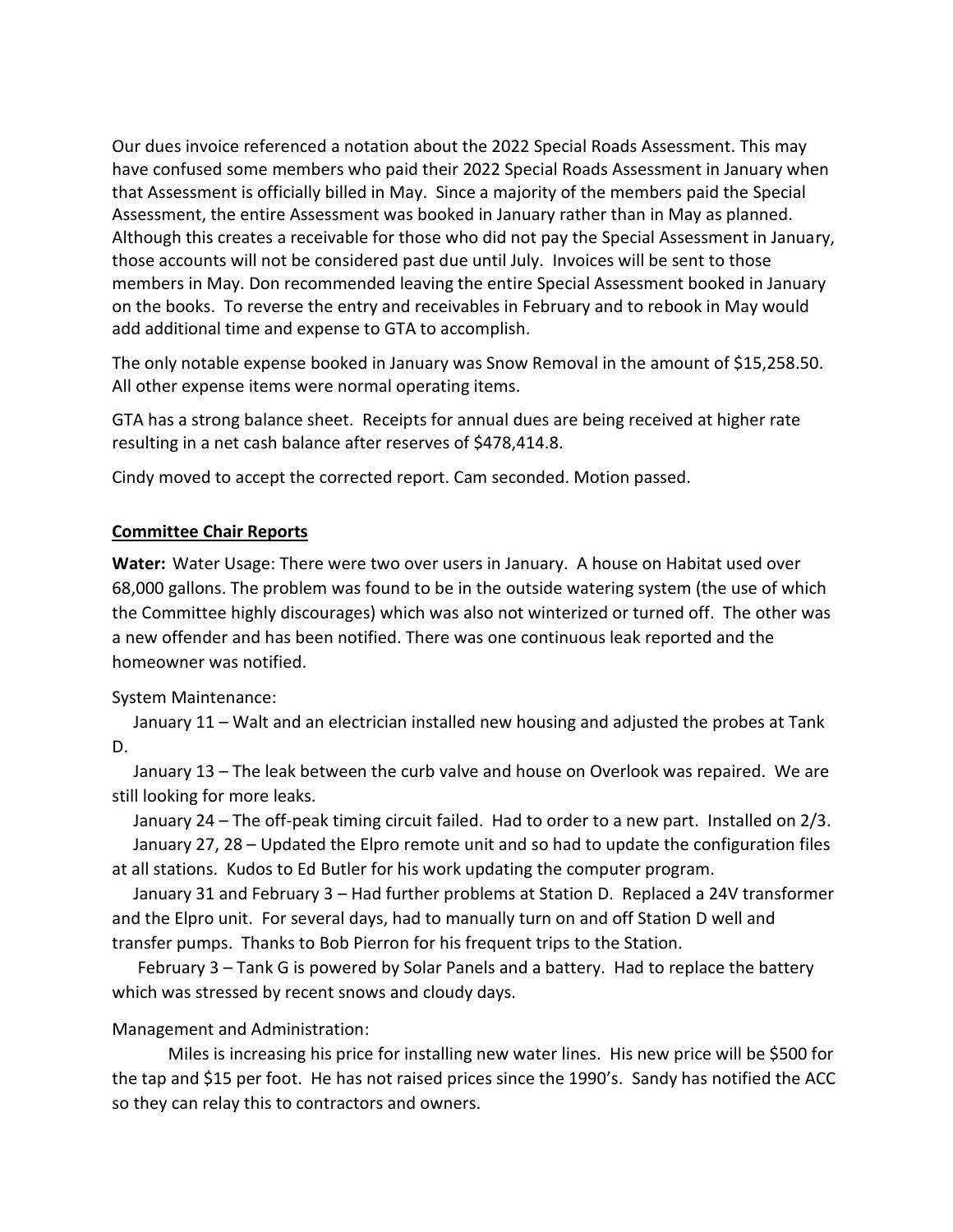A requirements specification for upgrading our monitoring system has been drafted. The Committee should complete assessment in the next few weeks and then begin talking to consultants.

Two years ago, the Water Committee sent annual water usage reports only to full time residents. This was a time-consuming process since these were personalized to each individual home. Since there were also part-time residences with monthly over usages who were not receiving emails, Sandy recommends continuing the practice from last year of providing this information to the 58 houses which had at least 1 month of usage over 5,500 gallons. (Game Trail's limit is 7,500 gallons.) The Committee noted that any owner can email water@gametrailassn.org if they want a report on their water usage. The Board agreed.

After some discussion, the Board agreed to contact the homeowners on Habitat to discuss the fine, and give them an opportunity to appear before the Board to appeal the amount, which would be in excess of \$6,000.

The use of outside watering systems was also discussed. The 2,939 gallons per year for outside water usage is not very much and can be easily exceeded with an automatic system, especially when leaks in outside systems are common and can quickly lead to thousands of gallons of water used as in the case on Habitat. It was agreed that these systems were outside the purview of the ACC, but the Water Committee agreed to ask Communications to send out an email to owners to remind them about the outside watering limit (in the spring) and to winterize and turn off their outside water systems in the fall.

**Forestry:** SPRING CHAFFEE CHIPS PROGRAM, APRIL 11-13: Game Trail's east and south side Chaffee Chips event will be April 11-13. Kari will email owners soon with the dates, a map of eligible properties, registration instructions, slash pile requirements, etc.

20-ACRE COMMON SPACE FUEL BREAK PROJECT: Affected land owners, the Forestry Committee and the Board have approved a new timeline and access point for this project.

 Timeline: A new contractor has been procured to get the work done this spring, in one month's time, sometime between April-June. Formerly the plan was to do half the work this summer and the other half next summer.

 Access Point & Roads Impact: To expedite log removal, the access point has been moved to the Allen's lot. Logs will be staged in the cul-de-sac at the bottom of the Allen's lot and then transported via National Forest Drive. An email notice will be given to Game Trail residents regarding road impacts.

 Slash Burn: Chaffee County Fire Protection District Battalion Chief Kent Maxwell, Fire Chief Robert Bertram, and Firefighter/Admin Assistant Kira Jones recently viewed the common space and provided specifications/instructions on how slash should be piled. Mr. Maxwell is also the founder and leader of the Colorado Firecamp. The Colorado Firecamp will conduct the slash burn, likely next winter.

Land Rehab: The contractor will do large-scale (machine-assisted) land rehab including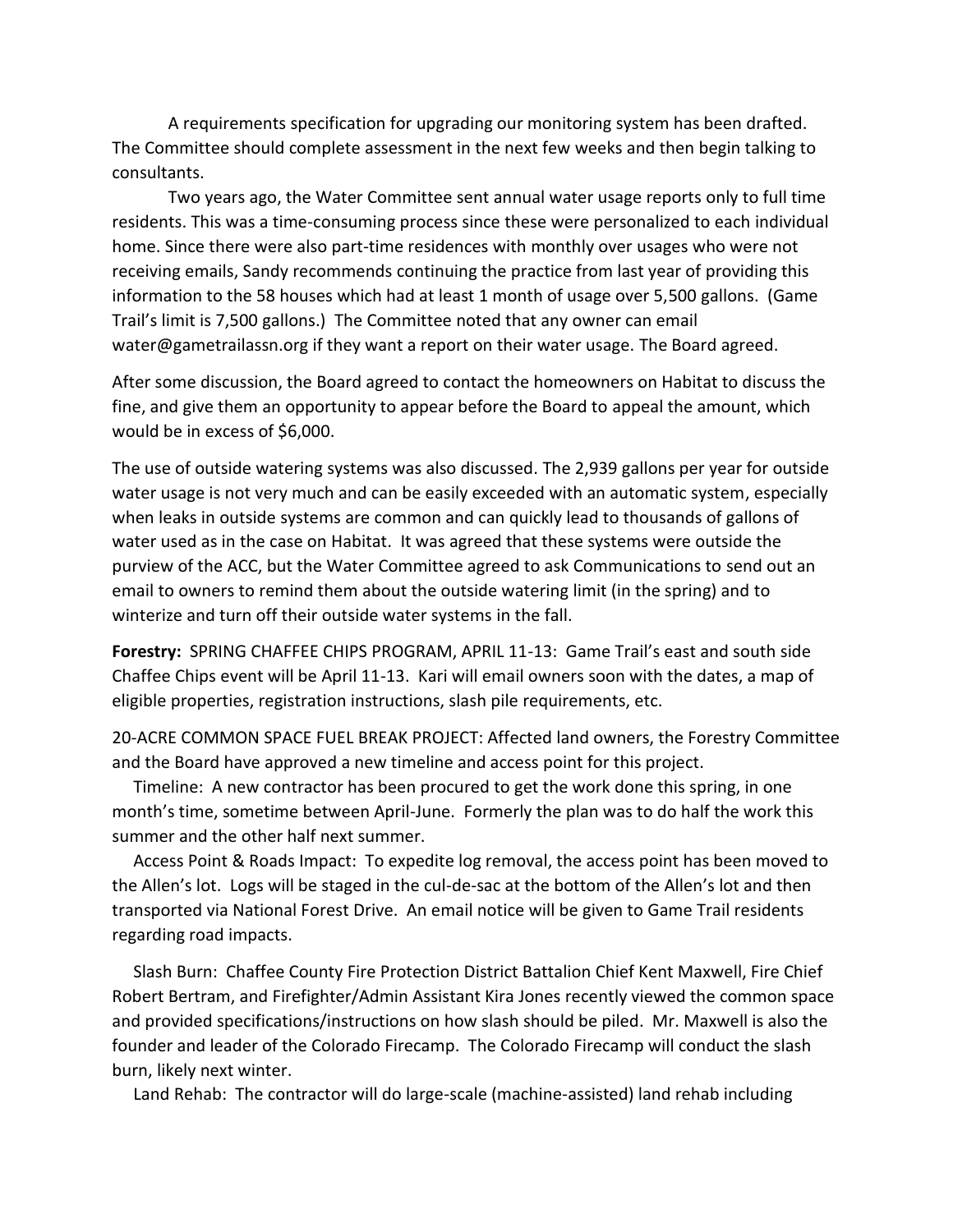water bars to manage erosion.

 Volunteers: Over the next two summers, Game Trail volunteers will be needed for smallscale (hand-tool-assisted) rehab projects, small slash piling, and slash burn supervision. We will send an email when volunteers are needed. Game Trail is responsible for 300 volunteer hours as our "in-kind" contribution to this grant.

 End Result = Fuel Break: The objective of this \$90k grant, representing \$200k in work is "wildfire mitigation and forest restoration." Our particular project is to create a fuel break over a portion of Game Trail's west boundary. To achieve this, a significant number of trees will be removed. Over time, dormant Aspen groves and grasses will regenerate, improving wildlife habitat.

EDUCATIONAL PROGRAMS: COVID has made it difficult to find an indoor meeting space. We continue to plan for the following:

 Insurance-Wise Wildfire Preparedness – Kari is working with Rory Loebig, Game Trail resident and Farmers Insurance agent, on a program to be offered before summer.

 Tree Seedling Planting Workshop – Dana Braatz is planning a workshop very similar to last year's and will include how to transplant native Aspen. The workshop will be Saturday, April 30.

 Harmful Bugs – On March 6, a program on harmful bugs and tree health will be presented by an arborist with Out On A Limb, a tree service provider.

 How to Operate and How to Maintain a Chainsaw – Kari is working with Kent Maxwell at the Colorado Firecamp to deliver a hands-on workshop this spring or summer.

 Defensible Space Lot and Home Evaluations: 8 Forestry Committee members have been trained by the CSFS-Salida office to meet with owners to evaluate their properties in regard to defensible space. Once the weather warms, we'll advertise this option to owners.

 Tree Health, Trimming, Removal and Dwarf Mistletoe: Kari is working with local tree service provider Out-on-a-Limb to offer a small group presentation.

GAME TRAIL WILDFIRE ACTION PLAN: Gary Craig has the core document complete and is working on appendices, including check lists. Gary has been working with local authorities to develop this comprehensive action plan that includes several steps to prepare for fire season and potential evacuation. When ready, Gary will send drafts to the Forestry Committee for review and revisions prior to sending to the Board and eventually Game Trail residents. We are hopeful to have the plan in place by this summer's fire season.

NEIGHBOR-HELPING-NEIGHBOR DEFENSIBLE SPACE PROGRAM: Brett Ulrich presented the following conceptual outline for the program. The plan is based on the CSFS Ignition Zone guidelines and uses the CSFS-Salida checklist and action log. Volunteer and property safety will be emphasized, and owners will be required to participate. Currently, Brett is looking into liability release and an application. Once ready, the Committee will present to the Board prior to implementation.

FIREWISE USA: Kari noted that our community Firewise signs should arrive soon. All of the Committee's current activities support our Firewise action plan. The biggest next step is to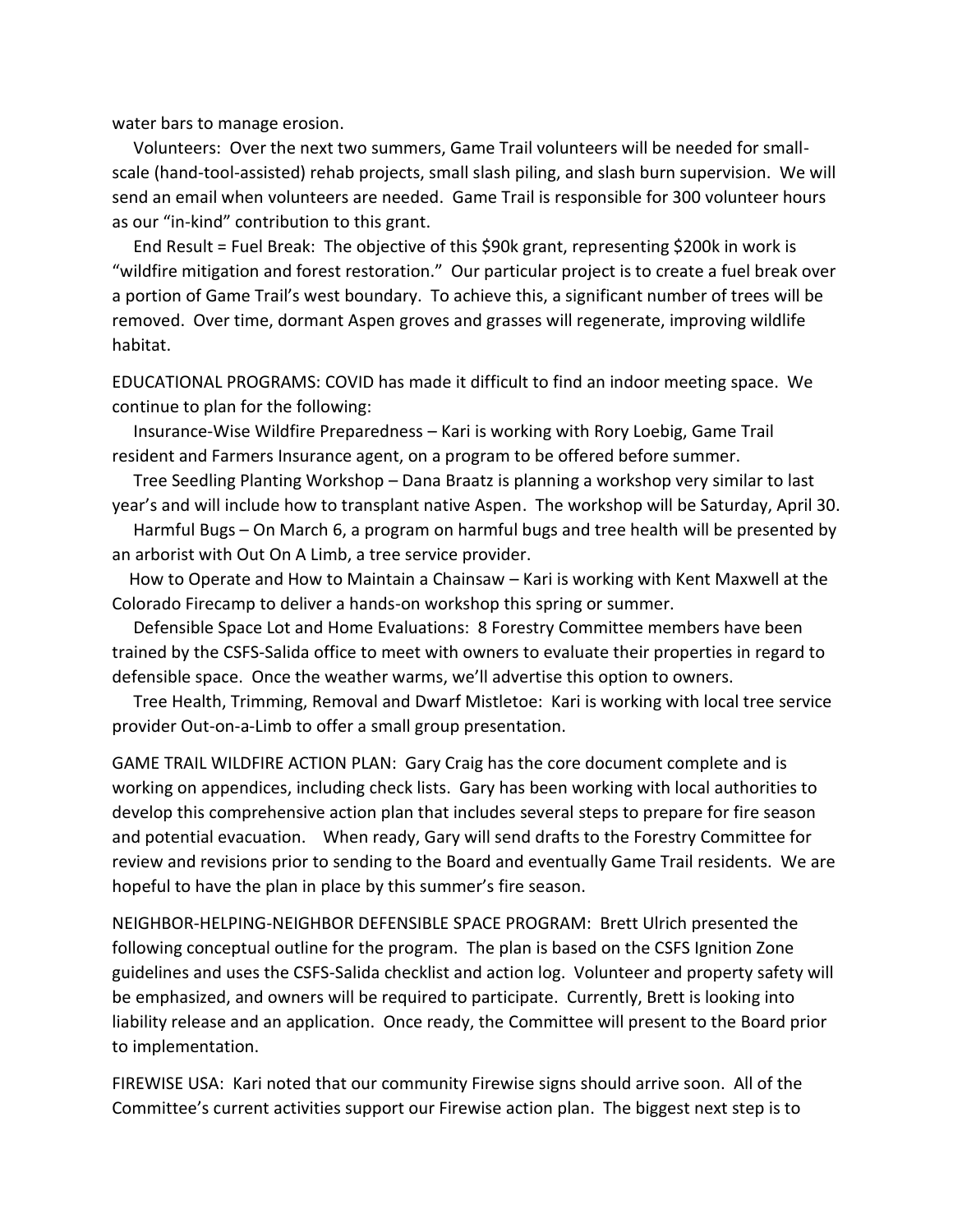document mitigation work in order renew our Firewise status annually. We intend to use the CSFS-Salida checklist and action log.

ADOPT-A-HYDRANT PROGRAM: Fred Balmos reported that all but a couple hydrants have been adopted and volunteers are working to keep hydrants free of snow and accessible. Fred said he will be double checking the numbering, locations and flagging of some hydrants.

POSSIBLE CHAFFEE TREATS WILD FIRE MITIGATION PROJECTS: With Kent Maxwell's encouragement and guidance, Kari Allen is working to identify viable properties with interested owners along Game Trail's south and west borders for potential grant-funded wildfire mitigation projects. One-on-one or small group meetings to discuss potential work will be held over the next several months. The goal is to band together several adjacent properties for a larger project that is more attractive for grants and contractors.

**ACC:** There are currently 15 homes under construction, with two expected to be completed soon. Four additional homes have been approved but construction has not yet started, and the Committee has been contacted by three or four others who have not submitted their application as yet.

**Commons:** Jack stated that the Committee believes a first step in controlling cheatgrass will be to borrow a mower. Signage will also be studied.

**Roads:** Other than snow removal, there is nothing else on the roads at this time. Rick reported the slash pit burn is waiting on 6 inches of snow in the meadow on a day with no wind. It may be necessary to ask for a variance on the amount of snow. Other issues underway are: Add extension to the fire hydrant on Aspen Turn, Spring snow melt/water runoff study, Redefine Mail Center project for 2023, Speed Limit Sign installation and relocation: additional signs to be installed with all sign locations evaluated, and Slash Pit sign maintenance.

**Communications**: Alerts-Notices: Game Trail and Buena History - Jan 13 GT Snow Removal Request - Jan 14 Monitored Burn near Game Trail on Friday - Jan 20 February 1 Dues Reminder – Jan 28 Wildfire Mitigation Grant Support – Feb 5

Website: Linda and Dennis Diaz met to discuss the top three priorities: 1) improving email receipt-success rate (e.g. prevent emails going to spam folders), 2) fix the photo gallery, and 3) fix the aesthetics of the Archive page. After Linda provided an article she found on the internet about adjusting settings of the gallery to improve loading, Dennis implemented the suggested changes, and the gallery is now working.

Dennis offered Linda a brief tutorial on how to edit the html-code to fix the aesthetics of the Archive page. Linda applied learning, made edits, and the webpage is fixed. Dennis has done some research and found there are various plugins to the WordPress website that can facilitate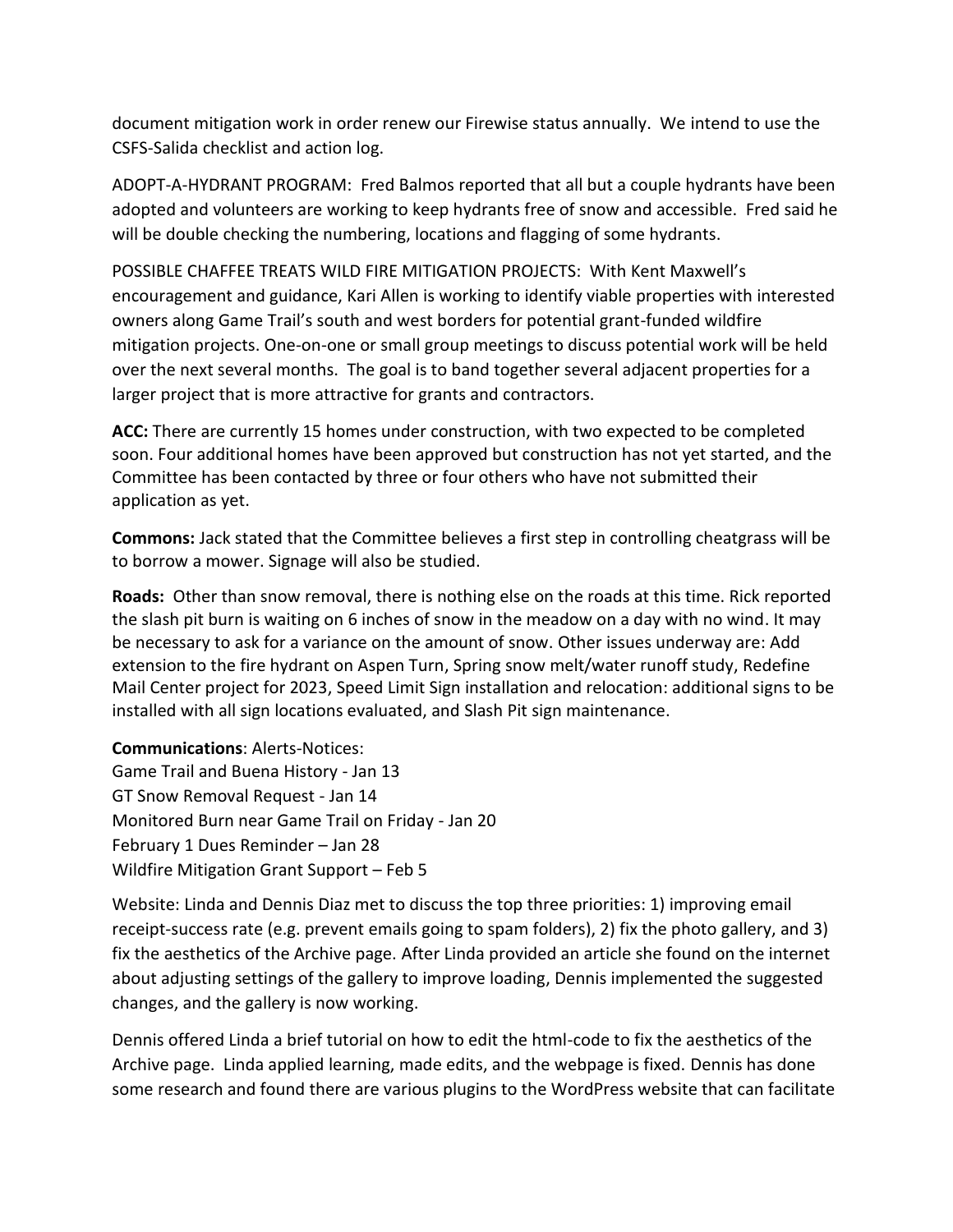email contact list maintenance and distribution and newsletter creation and distribution. These plugins may already have built-in features and settings to improve the receipt-success, and may improve the efficiency of distributing communications.

If the current process is preferred, Dennis can further investigate how to adjust settings to improve receipt-success rate. Research is needed to find out which plugins are available for FREE to the Game Trail webhosting subscription. (Linda offered to contact the webhost about this). If some plugins are available for FREE, Dennis is willing to test-drive some of them.

### **Finance:** None

**STR:** As of February 7th, Jan has received 6 renewal STR applications, fees, and Chaffee County certificates. She just received a new STR application and advised the owner to contact Chaffee County to verify that the county's cap for STR's has not been reached. New County licenses are now valid from February 1st to January 31st, however, renewal certificates issued prior to the approval of ordinance 2021-002, are valid until 12/31/22. Applications with the county, after receipt of a preliminary approval from Game Trail, are still on a first come basis until the cap is reached, which determined by the county.

There are 6 owners on the last advertising list that have not contacted GTA or responded to the STR renewal application. These owners have been sent a letter requesting advertising cease until proper paperwork is received. Jan will stay on top of these and if no response, will advise the county of names and property addresses. One previous STR owner has listed their home for sale and ceased any STR activity. The realtors have been contacted regarding the misleading advertising for the property and have agreed to correct the listing to show one family dwelling.

**Nominating:** Anna reported the Committee will meet next week.

**Communications received:** Mark Pecheck wrote that the new residency requirements for Chaffee County STRs applies only to new STR licenses – it has no applicability to anyone who was licensed prior to the adoption of the new rule.

Jan clarified the new Chaffee County STR policy which involves approving requests for STR's based on a percentage. The term for STR's will run from 2/1/22-1/31/23, at which time all applications – even previously approved ones - will have to be resubmitted, and they will be considered on a first come, first served basis.

# **Old business**

**IT Survey:** Carla recommended the establishment of an ad hoc task force to evaluate Game Trail's long-term goals and needs for IT issues. She suggested 5-7 members who would report back in six months. Among the questions they may consider are:

Do we want a website with more bells and whistles?

 Since this may involve increased costs, should we survey the membership to determine if this is worth it to them before we go further?

Is it realistic to expect a GT volunteer to maintain the website?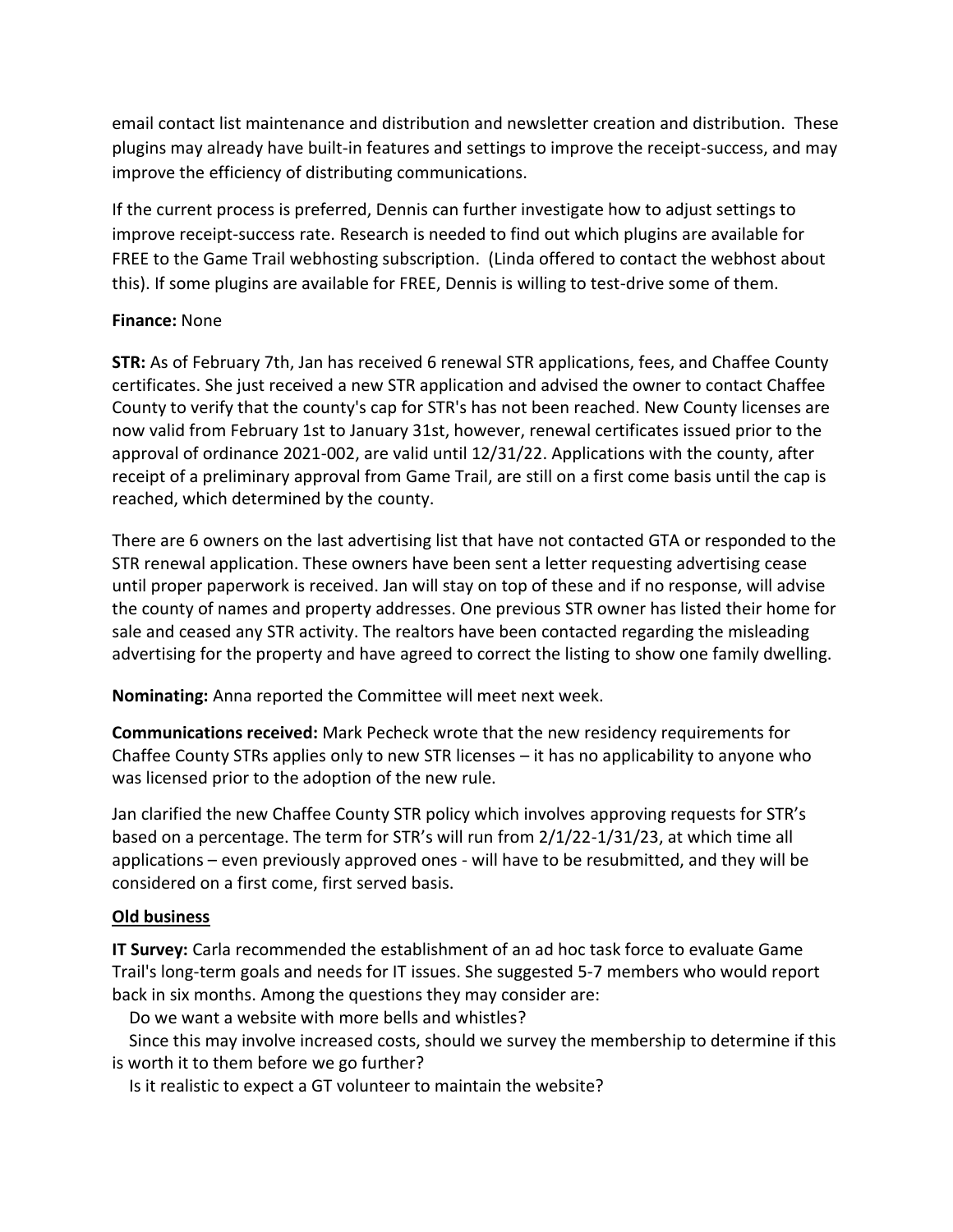Do we need to obtain paid consulting services now for basic maintenance of our current website? As noted, this could be through our current provider or a separate consultant.

 After we determine our long-term goals and needs, do we have the expertise to determine what web hosting services would meet them?

 If it is determined that Game Trail needs to pay for consulting services, does the membership need to be consulted before this becomes part of our budget or? Should the website simply be a place where the membership can go to get information or does it need to be more interactive, allowing secure payment of dues, etc.

 Transferring to a new web hosting service would require significant volunteer hours as well as cost. Is it worth it to Game Trail residents?

Separate and apart from the website are two other IT systems. Sandy and Water Committee members Ed Butler, Dennis Diaz, Walt Langford, along with consultant Gwen Lawrence are making progress developing the parameters to begin a search for a new water monitoring system. This is a process where they identify what a new "off the shelf" system needs to be able to do and then evaluate what systems can address those needs. Dennis Diaz is working with Ed Butler to duplicate our current monitoring system.

Denny Witte is working with the board and Jan to formalize our use of google docs for document storage. This is a critical need and an important aspect for the future of Game Trail Association. The question is, what procedures or mechanisms do we need to establish to have redundancy in this area, just as in the water system monitoring. Should maintenance of Google docs be Denny's sole responsibility as it is now? Should it be a responsibility of the Board members? The administrative assistant? An outside service? A volunteer? Do we know enough to use Google Workspace for both our records and email? Is that a question that a consultant needs to answer?

It was agreed that all of these issues are too complex to be addressed by the Board in normal meetings. Cam made a motion to form the task force and Cindy seconded. Motion passed.

### **New business**

The ACC presented a request for a new member. The Board approved Lorie May joining the Committee. Since the ACC is required to have an odd number of members, Joe Redetzske (who was already approved by the Board) will rejoin.

John affirmed the rule that Game Trail is a single-family dwelling community. A realtor had included some conflicting information on a recent advertisement, and the Board discussed how to better clarify what is allowed and what is not allowed in Game Trail. Jan stated that she sometimes gets 10-15 calls a month from realtors with questions about our covenants. Options such as meeting with individual realty companies and including a link on the website, directing viewers to rules of our HOA, were discussed. The Board agreed to start by having Communications draft a letter to all the local realty companies, highlighting rules and covenants in Game Trail that potential buyers should be aware of.